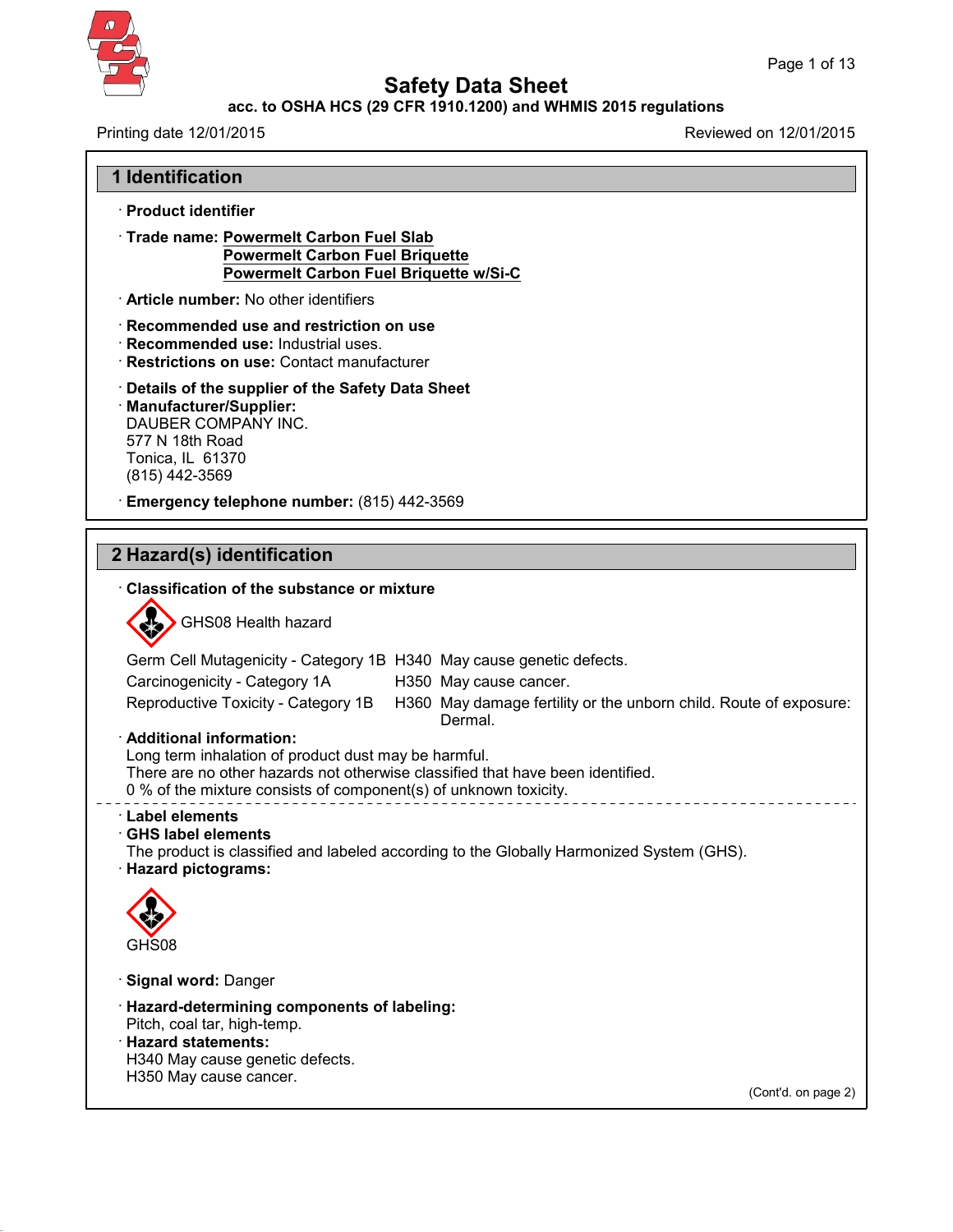

#### **acc. to OSHA HCS (29 CFR 1910.1200) and WHMIS 2015 regulations**

Printing date 12/01/2015 Reviewed on 12/01/2015

#### **Trade name: Powermelt Carbon Fuel Slab Powermelt Carbon Fuel Briquette Powermelt Carbon Fuel Briquette w/Si-C**

(Cont'd. of page 1)

H360 May damage fertility or the unborn child. Route of exposure: Dermal.

· **Precautionary statements:**

P201 Obtain special instructions before use.<br>P202 Do not handle until all safety precaution

P202 Do not handle until all safety precautions have been read and understood.<br>P280 Wear protective gloves/protective clothing/eve protection.

Wear protective gloves/protective clothing/eye protection.

P308+P313 IF exposed or concerned: Get medical advice/attention.

P405 Store locked up.

P501 Dispose of contents/container in accordance with local/regional/national/international regulations.

## **3 Composition/information on ingredients**

#### · **Chemical characterization: Mixtures**

· **Description:** Mixture of the substances listed below with nonhazardous additions.

|                    | · Dangerous components:                                                                                                                                                                                                          |        |
|--------------------|----------------------------------------------------------------------------------------------------------------------------------------------------------------------------------------------------------------------------------|--------|
|                    | 409-21-2 silicon carbide                                                                                                                                                                                                         | 20%    |
| 7782-42-5 Graphite |                                                                                                                                                                                                                                  | < 15%  |
|                    | 65996-77-2 Coke (coal)                                                                                                                                                                                                           | < 15%  |
|                    | Combustible Dusts - Category 1                                                                                                                                                                                                   |        |
|                    | 65997-15-1 Cement, portland, chemicals                                                                                                                                                                                           | $12\%$ |
|                    | 68187-59-7 Calcined anthracite                                                                                                                                                                                                   | $~5\%$ |
|                    | Combustible Dusts - Category 1                                                                                                                                                                                                   |        |
| 14808-60-7 quartz  |                                                                                                                                                                                                                                  | $5\%$  |
|                    | 65996-93-2 Pitch, coal tar, high-temp.                                                                                                                                                                                           | $1\%$  |
|                    |                                                                                                                                                                                                                                  |        |
|                    |                                                                                                                                                                                                                                  |        |
|                    | <b>PBT</b><br>Germ Cell Mutagenicity - Category 1B, H340; Carcinogenicity - Category 1A, H350; Reproductive Toxicity - Category 1B, H360<br>$\blacksquare$ . It is that the second that $\blacksquare$ is a second of the second |        |

#### · **Additional information:**

For the listed ingredient(s), the identity and exact percentage(s) are being withheld as a trade secret. For the wording of the listed Hazard Statements refer to section 16.

### **4 First-aid measures**

· **Description of first aid measures**

- · **General information:** No special measures required.
- · **After inhalation:** Supply fresh air; consult doctor in case of complaints.
- · **After skin contact:**

Immediately wash with water and soap and rinse thoroughly.

If skin irritation is experienced, consult a doctor.

· **After eye contact:**

Remove contact lenses if worn, if possible.

Rinse opened eye for several minutes under running water. If symptoms persist, consult a doctor.

· **After swallowing:**

42.0.1

Rinse out mouth and then drink plenty of water.

(Cont'd. on page 3)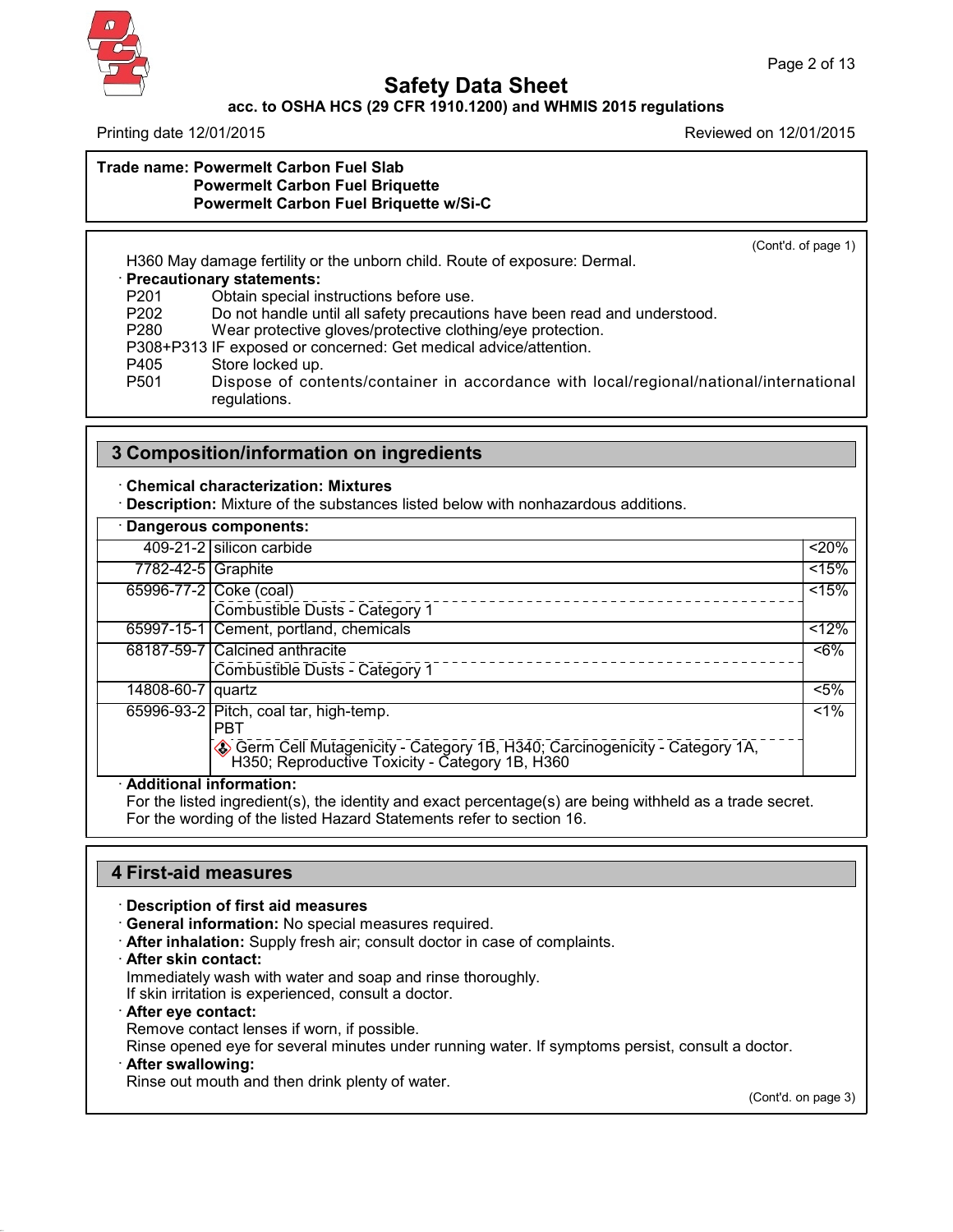

#### **acc. to OSHA HCS (29 CFR 1910.1200) and WHMIS 2015 regulations**

Printing date 12/01/2015 Reviewed on 12/01/2015

#### **Trade name: Powermelt Carbon Fuel Slab Powermelt Carbon Fuel Briquette Powermelt Carbon Fuel Briquette w/Si-C**

(Cont'd. of page 2)

Do not induce vomiting; immediately call for medical help. · **Information fordoctor** · **Most important symptoms and effects, both acute and delayed:** Breathing difficulty Coughing Nausea in case of ingestion. Gastric or intestinal disorders when ingested. Vomiting. Diarrhea. · **Danger:** Danger of impaired breathing. Danger of pulmonary edema. Danger of pneumonia. May cause cancer. May cause genetic defects. May damage fertility or the unborn child. Route of exposure: Dermal. May cause harm to breast-fed children. · **Indication of any immediate medical attention and special treatment needed:** If medical advice is needed, have product container or label at hand. **5 Fire-fighting measures** · **Extinguishing media**

- · **Suitable extinguishing agents:**
- Water fog / haze Carbon dioxide
- Gaseous extinguishing agents
- Fire-extinguishing powder
- · **For safety reasons unsuitable extinguishing agents:** Water spray
- · **Special hazards arising from the substance or mixture**
- Formation of toxic gases is possible during heating or in case of fire.
- · **Advice for firefighters**
- · **Protective equipment:**
- Wear self-contained respiratory protective device.
- Wear fully protective suit.

42.0.1

· **Additional information:** No relevant information available.

# **6 Accidental release measures**



(Cont'd. on page 4)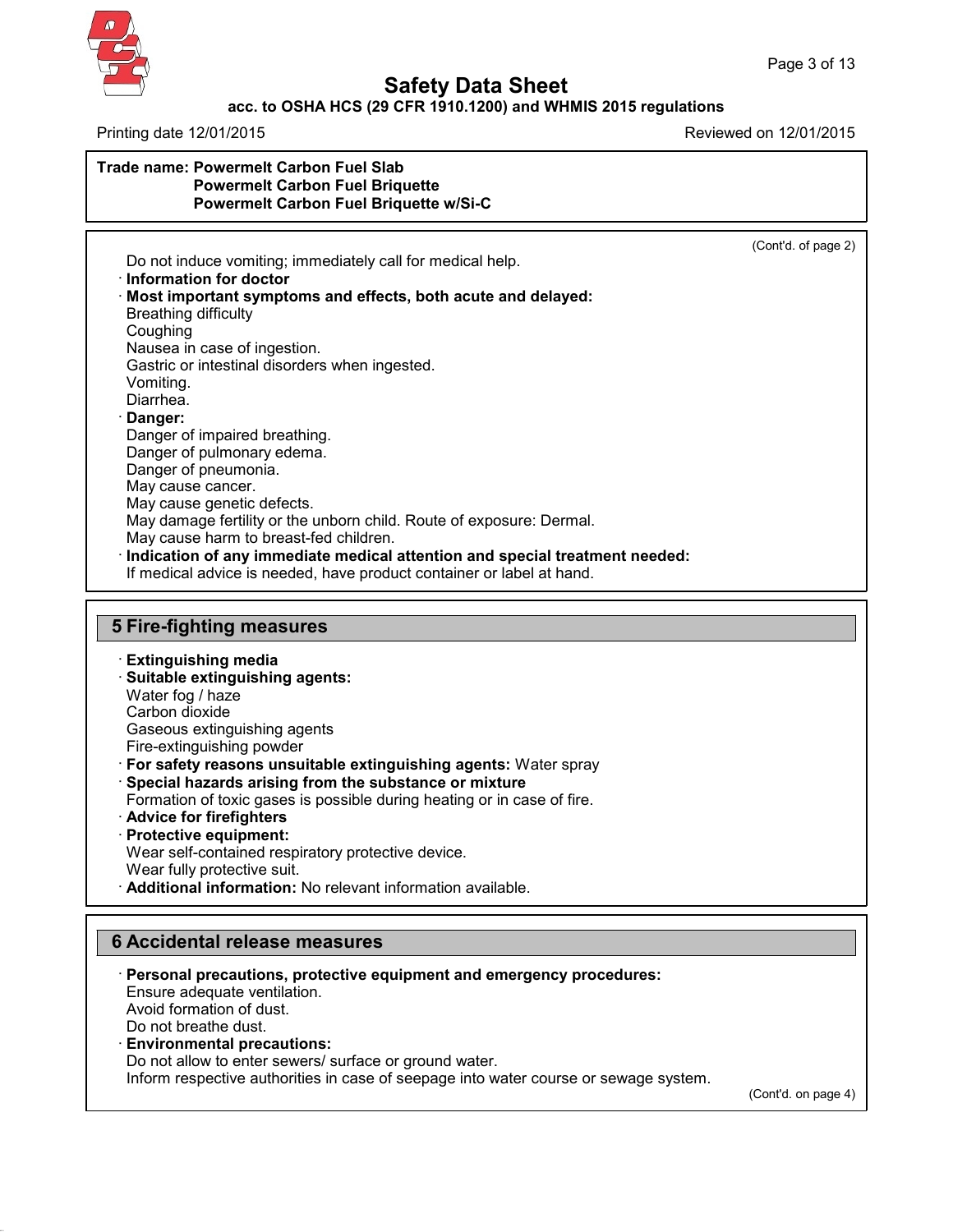

#### **acc. to OSHA HCS (29 CFR 1910.1200) and WHMIS 2015 regulations**

Printing date 12/01/2015 Reviewed on 12/01/2015

#### **Trade name: Powermelt Carbon Fuel Slab Powermelt Carbon Fuel Briquette Powermelt Carbon Fuel Briquette w/Si-C**

(Cont'd. of page 3)

· **Methods and material for containment and cleaning up:** Pick up mechanically. Dispose contaminated material as waste according to item 13. Send for recovery or disposal in suitable receptacles.

### · **Reference to other sections:**

See Section 7 for information on safe handling.

See Section 8 for information on personal protection equipment.

See Section 13 for disposal information.

### **7 Handling and storage**

#### · **Handling**

- · **Precautions for safe handling:**
- Use only in well ventilated areas.

Use proper precautions around molten material.

Prevent formation of dust.

Any deposit of dust which cannot be avoided must be regularly removed.

· **Information about protection against explosions and fires:**

Keep respiratory protective device available.

- · **Conditions for safe storage, including any incompatibilities**
- · **Storage**

42.0.1

· **Requirements to be met by storerooms and receptacles:** Store in a cool location.

- · **Information about storage in one common storage facility:** Store away from foodstuffs.
- · **Further information about storage conditions:** Store in cool, dry conditions in well sealed receptacles.
- · **Specific end use(s):** No relevant information available.

## **8 Exposure controls/personal protection**

· **Additional information about design of technical systems:** No further data; see item 7.

· **Control parameters**

| Components with limit values that require monitoring at the workplace: |                                                                                                                           |  |  |  |
|------------------------------------------------------------------------|---------------------------------------------------------------------------------------------------------------------------|--|--|--|
| 409-21-2 silicon carbide                                               |                                                                                                                           |  |  |  |
| PEL (USA)                                                              | Long-term value: $15*5**$ mg/m <sup>3</sup><br>fibrous dust: *total dust **respirable fraction                            |  |  |  |
| REL (USA)                                                              | Long-term value: 10* 5** mg/m <sup>3</sup><br>*total dust **respirable fraction                                           |  |  |  |
| TLV (USA)                                                              | Long-term value: 10* 3** mg/m <sup>3</sup><br>fibrous dust:0.1 f/cc; nonfibrous:*inh.,**resp.                             |  |  |  |
| EL (Canada)                                                            | Long-term value: 10* 3** mg/m <sup>3</sup><br>*inhalable;**respirable                                                     |  |  |  |
| EV (Canada)                                                            | Long-term value: $10* 3**$ mg/m <sup>3</sup> , 0.1f/cc <sup>***</sup> ppm<br>nonfibrous: *inh.,**resp.; ***fibrous, resp. |  |  |  |
|                                                                        | (Cont'd. on page 5)                                                                                                       |  |  |  |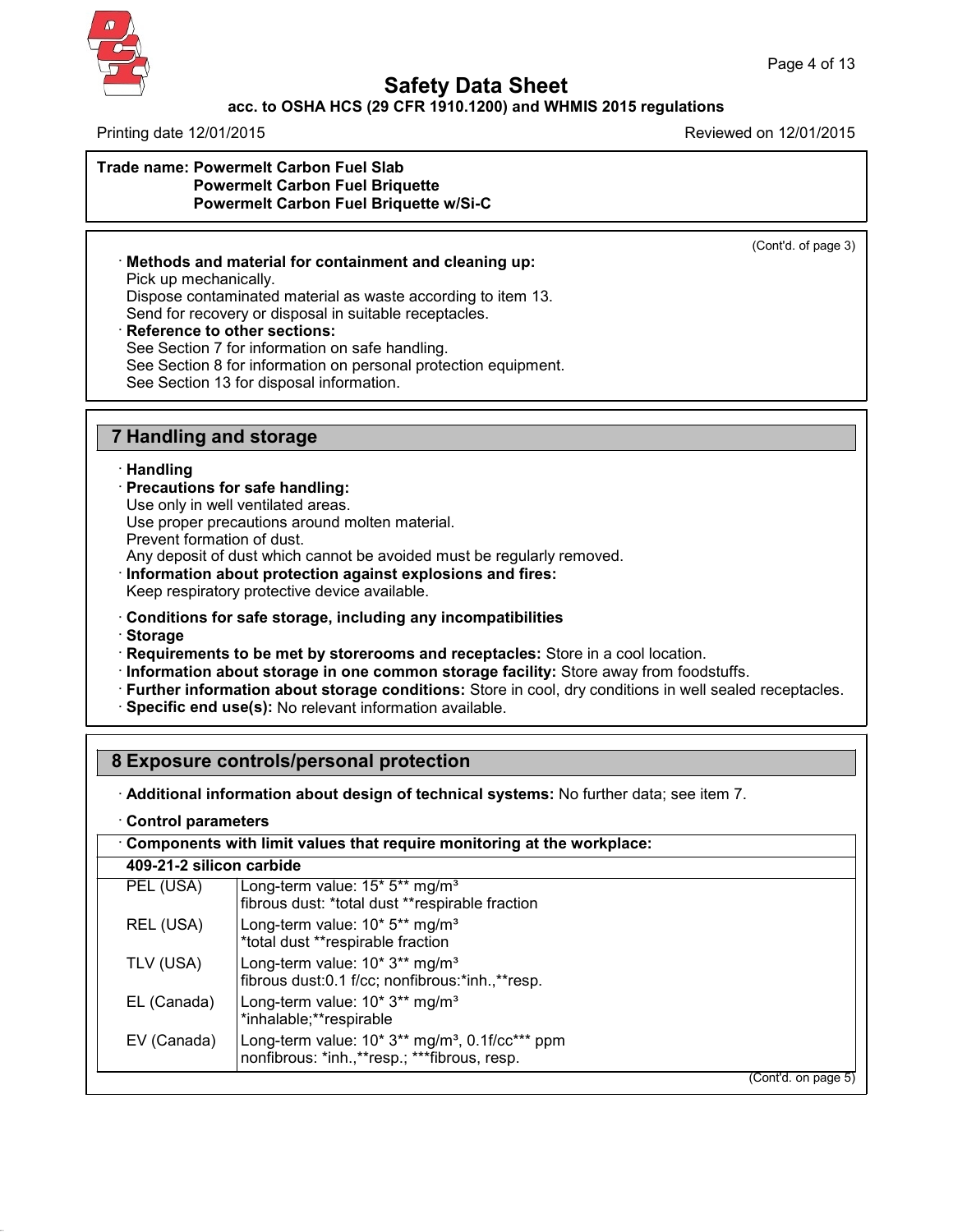

# **Safety Data Sheet**

### **acc. to OSHA HCS (29 CFR 1910.1200) and WHMIS 2015 regulations**

Page 5 of 13

Printing date 12/01/2015 Printing date 12/01/2015

### **Trade name: Powermelt Carbon Fuel Slab Powermelt Carbon Fuel Briquette Powermelt Carbon Fuel Briquette w/Si-C**

|                    | (Cont'd. of page 4)                                                                             |
|--------------------|-------------------------------------------------------------------------------------------------|
|                    | LMPE (Mexico) Long-term value: 10* 3** mg/m <sup>3</sup>                                        |
|                    | fibroso:0.1f/cc,A2,F;no fibroso: *inh.,**resp.                                                  |
| 7782-42-5 Graphite |                                                                                                 |
| PEL (USA)          | Long-term value: 15 mppcf* mg/m <sup>3</sup><br>*impinger samples counted by light field techn. |
| REL (USA)          | Long-term value: 2.5* mg/m <sup>3</sup><br>*respirable dust                                     |
| TLV (USA)          | Long-term value: 2* mg/m <sup>3</sup><br>all forms except graphite fibers;*resp. fraction       |
| EL (Canada)        | Long-term value: 2 mg/m <sup>3</sup><br>respirable                                              |
| EV (Canada)        | Long-term value: 2 mg/m <sup>3</sup><br>respirable                                              |
|                    | LMPE (Mexico)   Long-term value: 2* mg/m <sup>3</sup><br>*fracción respirable                   |
|                    | 65997-15-1 Cement, portland, chemicals                                                          |
| PEL (USA)          | Long-term value: 50 mppcf or 15* 5** mg/m <sup>3</sup><br>*total dust **respirable fraction     |
| REL (USA)          | Long-term value: 10* 5** mg/m <sup>3</sup><br>*total dust **respirable fraction                 |
| TLV (USA)          | Long-term value: 1* mg/m <sup>3</sup><br>E; *as respirable fraction                             |
| EL (Canada)        | Long-term value: 1 mg/m <sup>3</sup><br>respirable                                              |
| EV (Canada)        | Long-term value: 10(D) mg/m <sup>3</sup><br>total dust                                          |
|                    | LMPE (Mexico)   Long-term value: 1* mg/m <sup>3</sup><br>A4, *fracción respirable               |
| 14808-60-7 quartz  |                                                                                                 |
| PEL (USA)          | see Quartz listing                                                                              |
| REL (USA)          | Long-term value: 0.05* mg/m <sup>3</sup><br>*respirable dust; See Pocket Guide App. A           |
| TLV (USA)          | Long-term value: 0.025* mg/m <sup>3</sup><br>*as respirable fraction                            |
| EL (Canada)        | Long-term value: 0.025 mg/m <sup>3</sup><br>ACGIH A2; IARC 1                                    |
| EV (Canada)        | Long-term value: 0.10* mg/m <sup>3</sup><br>*respirable fraction                                |
|                    | LMPE (Mexico) Long-term value: 0.025* mg/m <sup>3</sup><br>A2, *fracción respirable             |
|                    | (Cont'd. on page 6)                                                                             |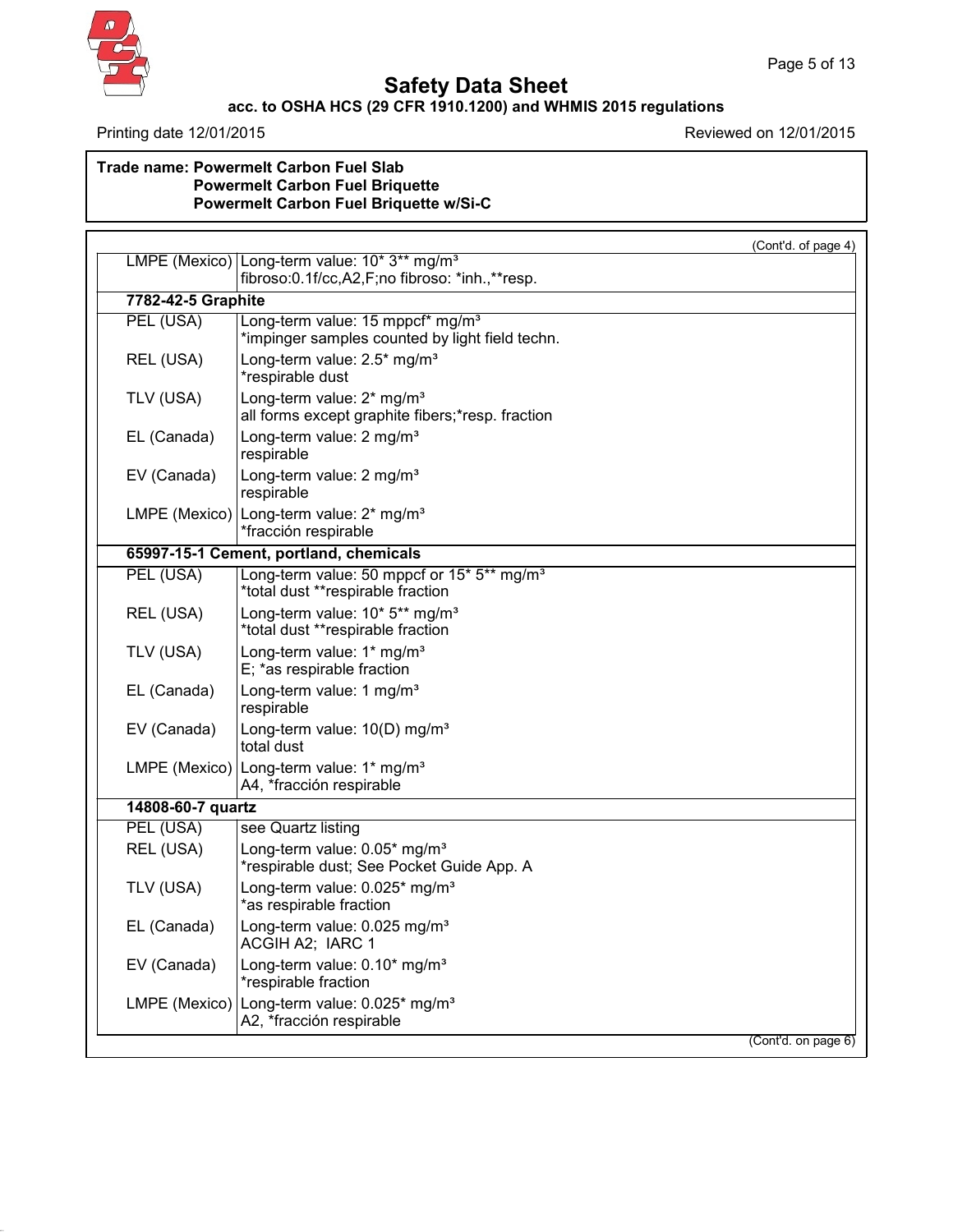

# **Safety Data Sheet**

## **acc. to OSHA HCS (29 CFR 1910.1200) and WHMIS 2015 regulations**

Page 6 of 13

Printing date 12/01/2015 Printing date 12/01/2015

### **Trade name: Powermelt Carbon Fuel Slab Powermelt Carbon Fuel Briquette Powermelt Carbon Fuel Briquette w/Si-C**

|                                                                                 | (Cont'd. of page 5)<br>65996-93-2 Pitch, coal tar, high-temp.                                                                                                                                                                                                                                                                                                                                                                            |
|---------------------------------------------------------------------------------|------------------------------------------------------------------------------------------------------------------------------------------------------------------------------------------------------------------------------------------------------------------------------------------------------------------------------------------------------------------------------------------------------------------------------------------|
| PEL (USA)                                                                       | Long-term value: 0.2 mg/m <sup>3</sup>                                                                                                                                                                                                                                                                                                                                                                                                   |
| REL (USA)                                                                       | Long-term value: 0.1* mg/m <sup>3</sup><br>*Cyclohexane-extrble.fraction;PocketGuide Apps.A+C                                                                                                                                                                                                                                                                                                                                            |
| TLV (USA)                                                                       | Long-term value: 0.2 mg/m <sup>3</sup><br><b>BEIp</b>                                                                                                                                                                                                                                                                                                                                                                                    |
| EL (Canada)                                                                     | Long-term value: 0.2 mg/m <sup>3</sup><br>soluble aerosol; ACGIH A1; IARC 1                                                                                                                                                                                                                                                                                                                                                              |
| EV (Canada)                                                                     | Long-term value: 0.2 mg/m <sup>3</sup><br>as total benzene-soluble compounds                                                                                                                                                                                                                                                                                                                                                             |
|                                                                                 | LMPE (Mexico)   Long-term value: 0.2 mg/m <sup>3</sup><br>A1, IBEp                                                                                                                                                                                                                                                                                                                                                                       |
|                                                                                 | · Ingredients with biological limit values:                                                                                                                                                                                                                                                                                                                                                                                              |
|                                                                                 | 65996-93-2 Pitch, coal tar, high-temp.                                                                                                                                                                                                                                                                                                                                                                                                   |
| <b>Exposure controls</b><br>Do not breathe dust.<br><b>Breathing equipment:</b> | Personal protective equipment:<br><b>General protective and hygienic measures:</b><br>The usual precautionary measures for handling chemicals should be followed.<br>Keep away from foodstuffs, beverages and feed.<br>Immediately remove all soiled and contaminated clothing.<br>Wash hands before breaks and at the end of work.<br>Avoid contact with the eyes and skin.<br>Engineering controls: No relevant information available. |
| exceeded.<br><b>Protection of hands:</b>                                        | Not required under normal conditions of use.<br>Wear appropriate NIOSH respirator when ventilation is inadequate and occupational exposure limits are<br>For spills, respiratory protection may be advisable.<br>Particulate mask should filter at least 99% of airborne particles.                                                                                                                                                      |
| Protective gloves                                                               |                                                                                                                                                                                                                                                                                                                                                                                                                                          |
|                                                                                 |                                                                                                                                                                                                                                                                                                                                                                                                                                          |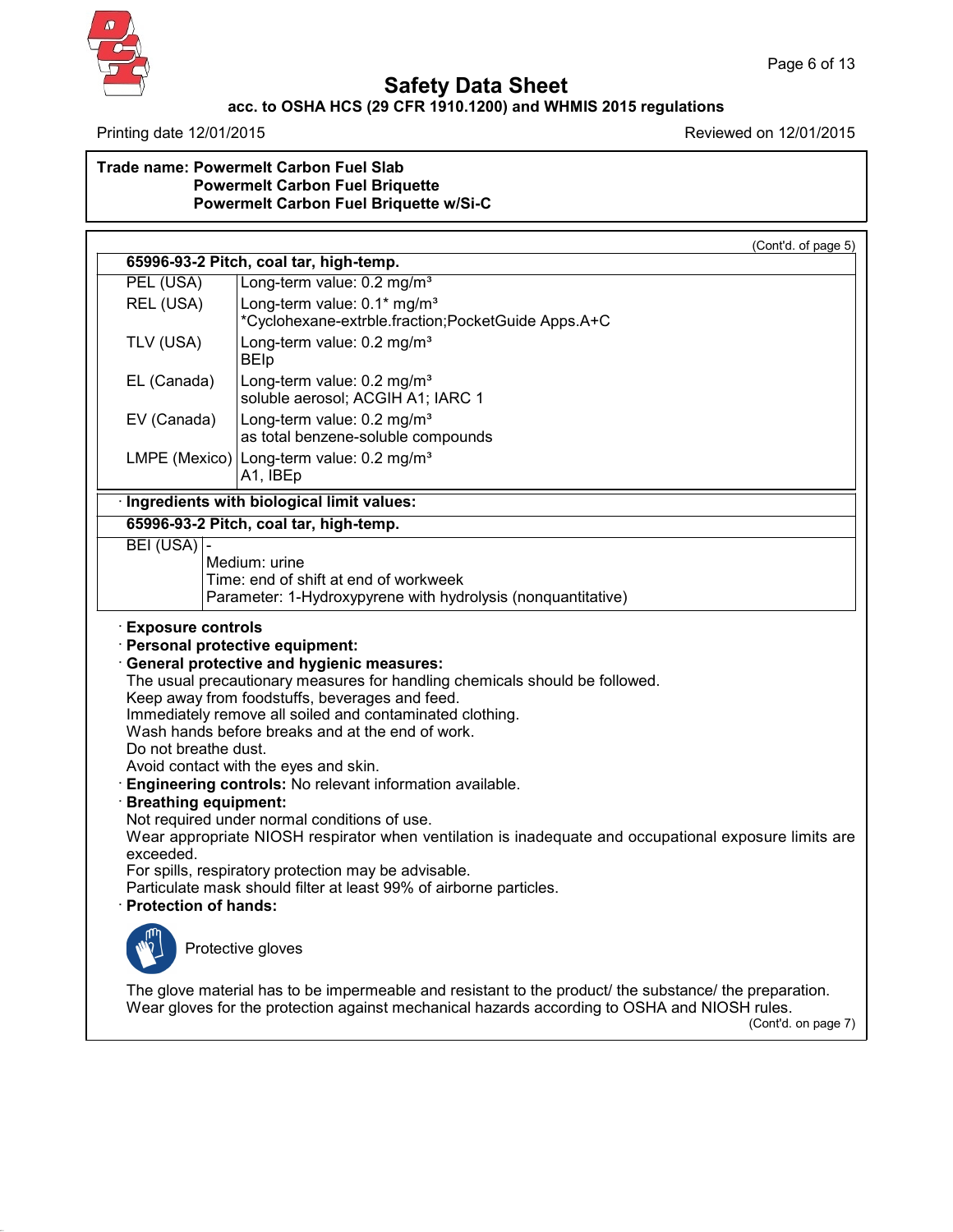

### **acc. to OSHA HCS (29 CFR 1910.1200) and WHMIS 2015 regulations**

Printing date 12/01/2015 **Reviewed on 12/01/2015** 

#### **Trade name: Powermelt Carbon Fuel Slab Powermelt Carbon Fuel Briquette Powermelt Carbon Fuel Briquette w/Si-C**

(Cont'd. of page 6)

· **Eye protection:**



42.0.1

Safety glasses

· **Body protection:** Protective work clothing

· **Limitation and supervision of exposure into the environment** Avoid release to the environment.

· **Risk management measures** See Section 7 for additional information.

| 9 Physical and chemical properties                    |                                               |
|-------------------------------------------------------|-----------------------------------------------|
| Information on basic physical and chemical properties |                                               |
| <b>General information</b>                            |                                               |
| Appearance:                                           |                                               |
| Form:                                                 | Solid material                                |
| Color:                                                | Dark grey                                     |
| · Odor:                                               | Musty.                                        |
| Odor threshold:                                       | Not determined.                               |
| · pH-value:                                           | Not applicable.                               |
| Change in condition:                                  |                                               |
| <b>Melting point/Melting range:</b>                   | Not determined.                               |
| <b>Boiling point/Boiling range:</b>                   | Not determined.                               |
| · Flash point:                                        | Not applicable.                               |
| · Flammability (solid, gaseous):                      | Not determined.                               |
| · Auto-ignition temperature:                          | Not determined.                               |
| Decomposition temperature:                            | Not determined.                               |
| · Auto igniting:                                      | Product is not self-igniting.                 |
| Danger of explosion:                                  | Product does not present an explosion hazard. |
| <b>Explosion limits:</b>                              |                                               |
| Lower:                                                | Not determined.                               |
| Upper:                                                | Not determined.                               |
| Oxidizing properties:                                 | Not determined.                               |
| Vapor pressure:                                       | Not determined.                               |
| · Density:                                            | Not determined.                               |
| Relative density:                                     | Not determined.                               |
| · Vapor density:                                      | Not applicable.                               |
| <b>Evaporation rate:</b>                              | Not applicable.                               |
| · Solubility in / Miscibility with:                   |                                               |
| Water:                                                | Insoluble.                                    |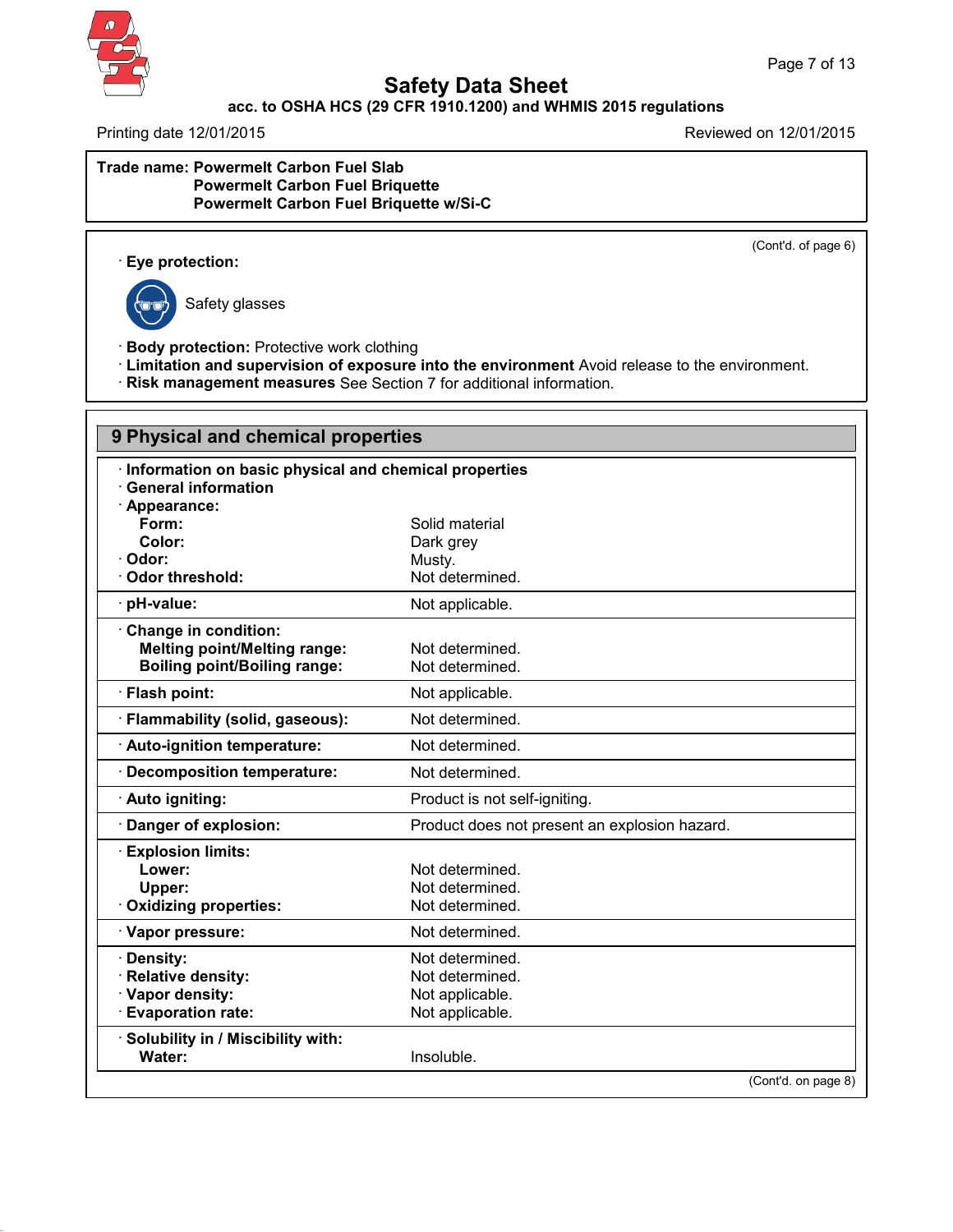

#### **acc. to OSHA HCS (29 CFR 1910.1200) and WHMIS 2015 regulations**

Printing date 12/01/2015 Reviewed on 12/01/2015

**Trade name: Powermelt Carbon Fuel Slab Powermelt Carbon Fuel Briquette Powermelt Carbon Fuel Briquette w/Si-C**

(Cont'd. of page 7)

· **Partition coefficient (n-octanol/water):** Not determined.

· **Viscosity:**

Not applicable. **Kinematic:** Not applicable.<br> **Other information**<br>
No relevant info **No relevant information available.** 

### **10 Stability and reactivity**

· **Reactivity:** No relevant information available.

· **Chemical stability:** Stable under normal temperatures and pressures.

· **Thermal decomposition / conditions to be avoided:**

No decomposition if used and stored according to specifications.

· **Possibility of hazardous reactions:**

As the product is supplied it is not capable of dust explosion; however enrichment with fine dust causes risk of dust explosion.

· **Conditions to avoid:** Prevent formation of dust.

· **Incompatible materials:** No relevant information available.

· **Hazardous decomposition products:** Carbon monoxide and carbon dioxide

# **11 Toxicological information** · **Information on toxicological effects** · **Acute toxicity:** · **LD/LC50 values that are relevant for classification: 65996-93-2 Pitch, coal tar, high-temp.** Oral LD50 1800 mg/kg (rat) · **Primary irritant effect:** · **On the skin:** Based on available data, the classification criteria are not met. · **On the eye:** Based on available data, the classification criteria are not met. · **Sensitization:** Based on available data, the classification criteria are not met. · **Additional toxicological information:** · **Carcinogenic categories** · **IARC (International Agency for Research on Cancer)** 14808-60-7 quartz 1 65996-93-2 Pitch, coal tar, high-temp. 1

· **NTP (National Toxicology Program):**

14808-60-7 quartz K

42.0.1

65996-93-2 Pitch, coal tar, high-temp. K

· **OSHA-Ca (Occupational Safety & Health Administration):**

None of the ingredients are listed.

(Cont'd. on page 9)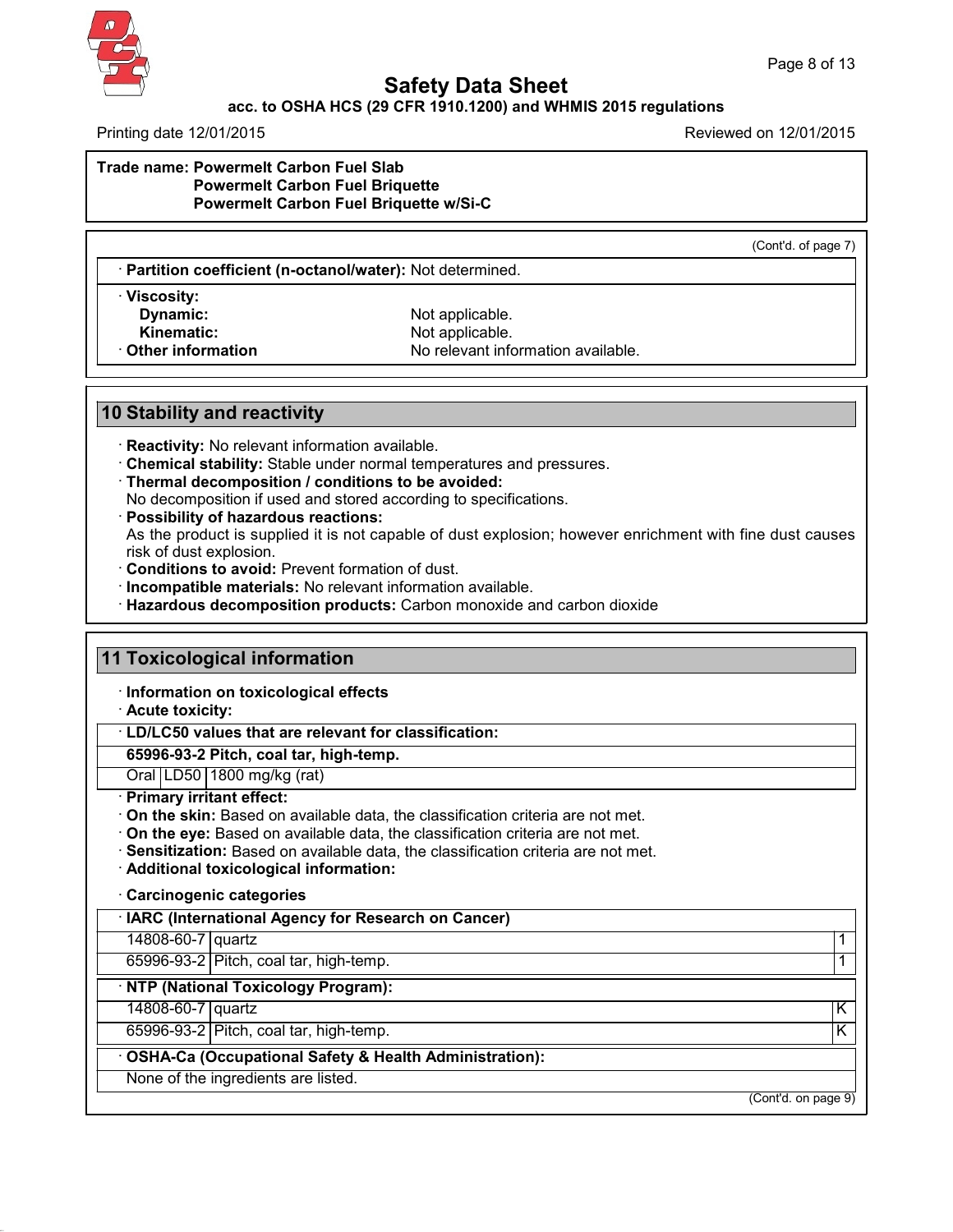

### **acc. to OSHA HCS (29 CFR 1910.1200) and WHMIS 2015 regulations**

Printing date 12/01/2015 Reviewed on 12/01/2015

**Trade name: Powermelt Carbon Fuel Slab Powermelt Carbon Fuel Briquette Powermelt Carbon Fuel Briquette w/Si-C**

(Cont'd. of page 8)

· **Probable route(s) of exposure:**

Ingestion. Eye contact.

Skin contact.

· **Repeated dose toxicity:** Danger of very serious irreversible effects.

· **CMR effects (carcinogenity, mutagenicity and toxicity for reproduction)**

Germ Cell Mutagenicity - Category 1B, Carcinogenicity - Category 1A, Reproductive Toxicity - Category 1B · **Germ cell mutagenicity:** May cause genetic defects.

- · **Carcinogenicity:** May cause cancer.
- · **Reproductive toxicity:** May damage fertility or the unborn child. Route of exposure: Dermal.
- · **STOT-single exposure:** Based on available data, the classification criteria are not met.
- · **STOT-repeated exposure:** Based on available data, the classification criteria are not met.
- · **Aspiration hazard:** Based on available data, the classification criteria are not met.

### **12 Ecological information**

- · **Toxicity**
- · **Aquatic toxicity:**
- Very toxic to aquatic life.

### **65996-93-2 Pitch, coal tar, high-temp.**

LC50 (static) 0.01 mg/l (daphnia)

- · **Persistence and degradability:** No relevant information available.
- · **Behavior in environmental systems**
- · **Bioaccumulative potential:** No relevant information available.
- · **Mobility in soil:** No relevant information available.
- · **Ecotoxical effects:**
- · **Remark:** Very toxic for water fleas.
- · **Additional ecological information**
- · **General notes:**

Do not allow product to reach ground water, water course or sewage system, even in small quantities. Danger to drinking water if even extremely small quantities leak into the ground.

Also poisonous for fish and plankton in water bodies.

# · **Results of PBT and vPvB assessment**

### · **PBT:**

42.0.1

65996-93-2 Pitch, coal tar, high-temp.

#### · **vPvB:** Not applicable.

· **Other adverse effects:** No relevant information available.

## **13 Disposal considerations**

#### · **Waste treatment methods**

#### · **Recommendation:**

Must not be disposed of together with household garbage. Do not allow product to reach sewage system. (Cont'd. on page 10)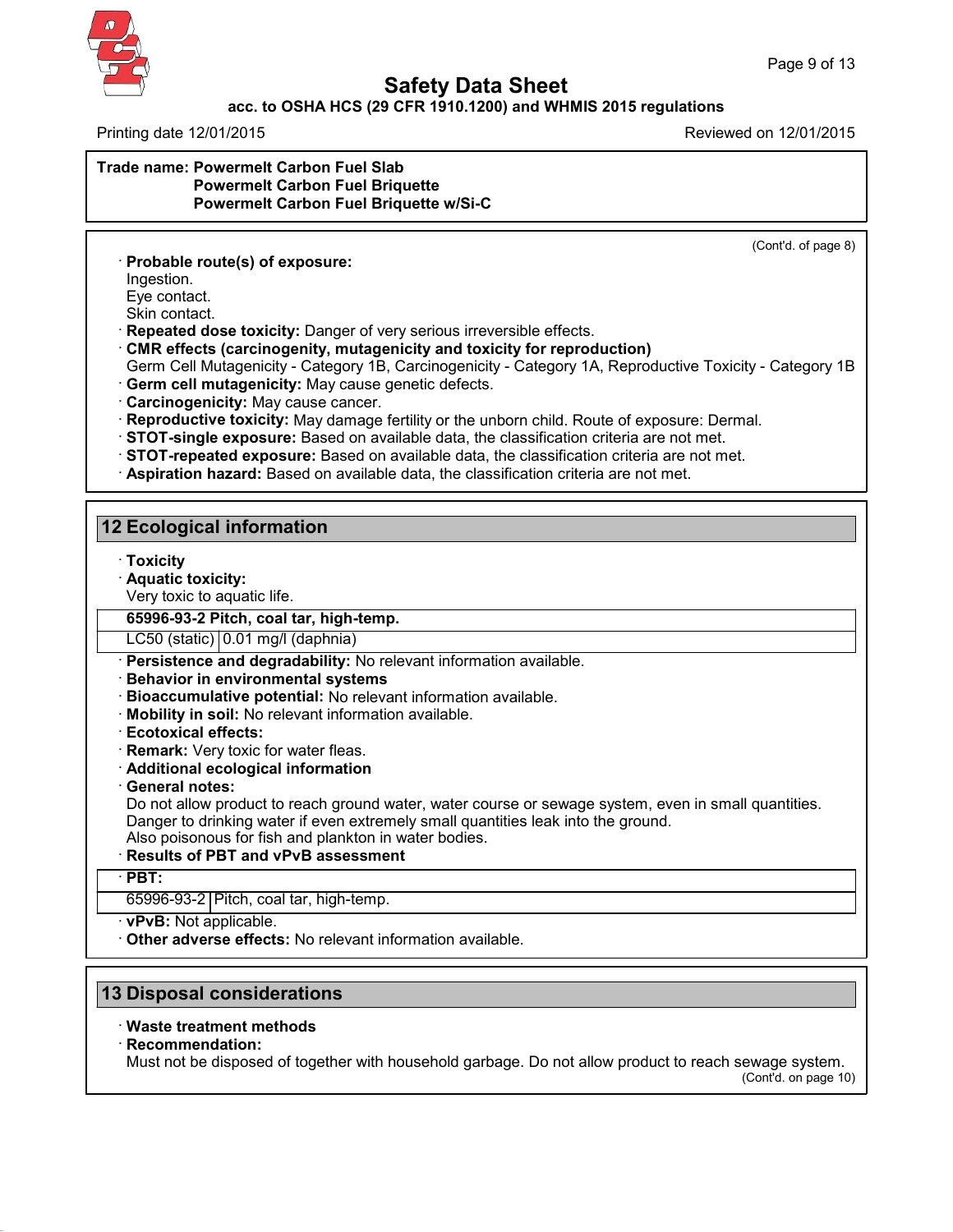

# **Safety Data Sheet**

# **acc. to OSHA HCS (29 CFR 1910.1200) and WHMIS 2015 regulations**

Printing date 12/01/2015 **Reviewed on 12/01/2015** 

#### **Trade name: Powermelt Carbon Fuel Slab Powermelt Carbon Fuel Briquette Powermelt Carbon Fuel Briquette w/Si-C**

(Cont'd. of page 9)

Contact waste processors for recycling information. The user of this material has the responsibility to dispose of unused material, residues and containers in compliance with all relevant local, state and federal laws and regulations regarding treatment, storage and disposal for hazardous and nonhazardous wastes.

· **Uncleaned packagings**

· **Recommendation:** Disposal must be made according to official regulations.

| <b>14 Transport information</b>           |                                                                                          |
|-------------------------------------------|------------------------------------------------------------------------------------------|
| · UN-Number<br>· DOT, ADR, IMDG, IATA     | <b>UN3077</b>                                                                            |
| · UN proper shipping name<br>$\cdot$ DOT  | Environmentally hazardous substances, solid, n.o.s. (Coal<br>tar pitch)                  |
| $\cdot$ ADR                               | 3077 ENVIRONMENTALLY HAZARDOUS SUBSTANCE,<br>SOLID, N.O.S. (COAL TAR PITCH)              |
| · IMDG                                    | ENVIRONMENTALLY HAZARDOUS SUBSTANCE, SOLID,<br>N.O.S. (COAL TAR PITCH), MARINE POLLUTANT |
| $\cdot$ IATA                              | Environmentally hazardous substance, solid, n.o.s. (Coal tar<br>pitch)                   |
| · Transport hazard class(es)              |                                                                                          |
| · DOT, IMDG, IATA                         |                                                                                          |
| ÆЖ                                        |                                                                                          |
| · Class<br>· Label                        | 9 Miscellaneous dangerous substances and articles<br>9                                   |
| $\cdot$ ADR                               |                                                                                          |
| АЉ                                        |                                                                                          |
| · Class<br>· Label                        | 9 (M7) Miscellaneous dangerous substances and articles<br>9                              |
| · Packing group<br>· DOT, ADR, IMDG, IATA | III                                                                                      |
| <b>Environmental hazards</b>              | Product contains environmentally hazardous substances:<br>Pitch, coal tar, high-temp.    |
| · Marine pollutant:                       | Yes (DOT)<br>Symbol (fish and tree)                                                      |
| · Special marking (ADR):                  | Symbol (fish and tree)                                                                   |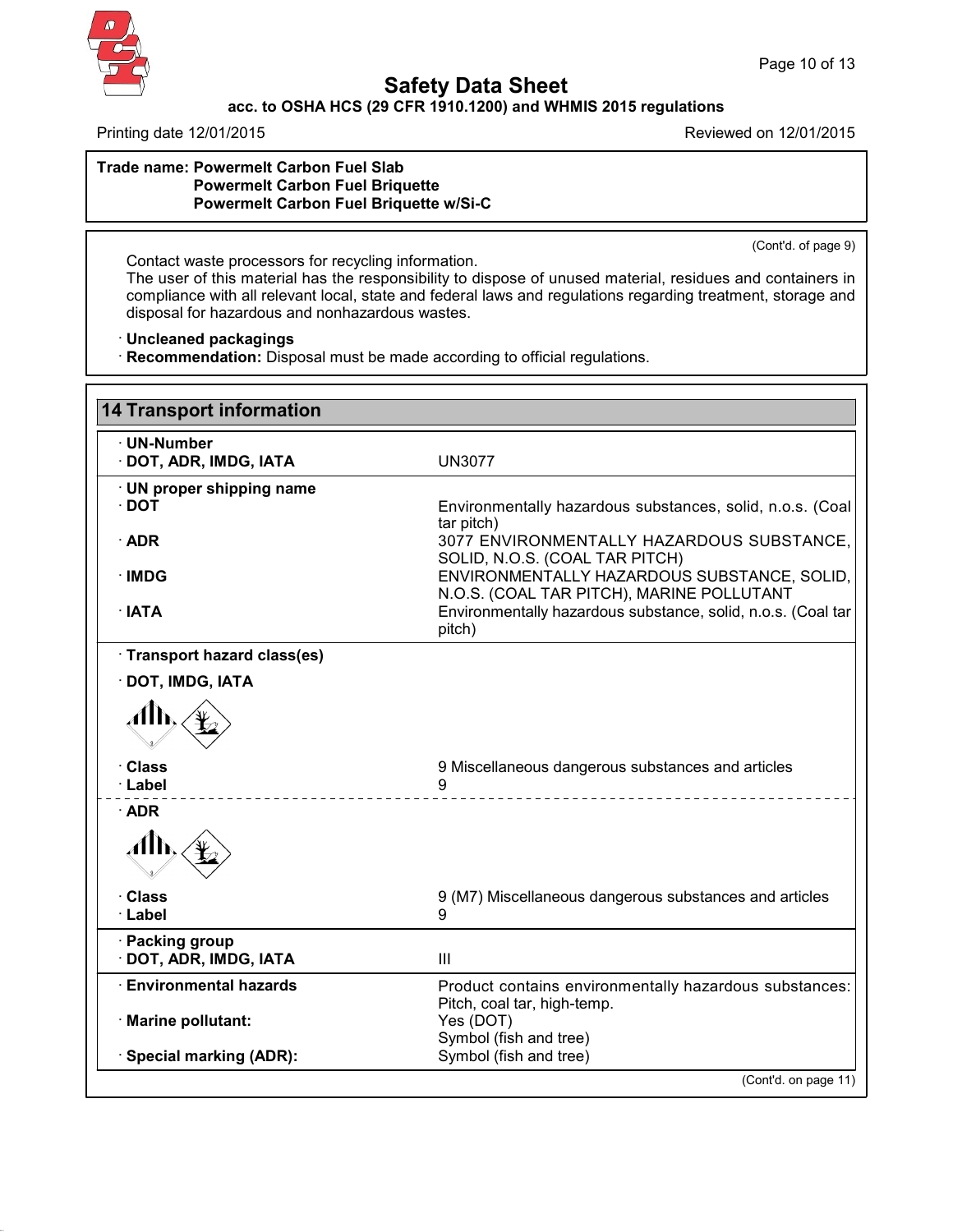

### **acc. to OSHA HCS (29 CFR 1910.1200) and WHMIS 2015 regulations**

Printing date 12/01/2015 Reviewed on 12/01/2015

#### **Trade name: Powermelt Carbon Fuel Slab Powermelt Carbon Fuel Briquette Powermelt Carbon Fuel Briquette w/Si-C**

|                                                                                     | (Cont'd. of page 10)                                                                                                                                                                                                                                                                                                                               |
|-------------------------------------------------------------------------------------|----------------------------------------------------------------------------------------------------------------------------------------------------------------------------------------------------------------------------------------------------------------------------------------------------------------------------------------------------|
| <b>Special marking (IATA):</b>                                                      | Symbol (fish and tree)                                                                                                                                                                                                                                                                                                                             |
| Special precautions for user<br>Danger code (Kemler):<br><b>EMS Number:</b>         | Warning: Miscellaneous dangerous substances and articles<br>90<br>$F-A, S-F$                                                                                                                                                                                                                                                                       |
| · Transport in bulk according to Annex II of<br><b>MARPOL73/78 and the IBC Code</b> | Not applicable.                                                                                                                                                                                                                                                                                                                                    |
| · Transport/Additional information:                                                 | Not regulated when carried in single or combination<br>packaging containing a net quantity of 5L or less for liquids<br>or 5 kg or less for solids per the following:<br>DOT: 171.4(2)<br>ADR: SP 375<br>IMDG: 2.10.2.7<br>IATA: special provision A197                                                                                            |
| $\cdot$ DOT                                                                         |                                                                                                                                                                                                                                                                                                                                                    |
| · Remarks:                                                                          | Transport labeling is not required for non-bulk single<br>package shipments by motor vehicle, rail car or aircraft.<br>Bulk packaging consists of a maximum capacity of greater<br>than 450L (119 gallons) for a liquid and a maximum net<br>mass greater than 400kg (882 pounds) for a solid.<br>Special marking with the symbol (fish and tree). |
| · UN "Model Regulation"                                                             | UN 3077 ENVIRONMENTALLY HAZARDOUS<br>SUBSTANCES, SOLID, N.O.S. (COAL TAR PITCH), 9, III                                                                                                                                                                                                                                                            |
|                                                                                     |                                                                                                                                                                                                                                                                                                                                                    |

## **15 Regulatory information**

· **Safety, health and environmental regulations/legislation specific for the substance or mixture** · **United States (USA)**

· **SARA**

42.0.1

· **Section 302 (extremely hazardous substances):**

None of the ingredients are listed.

· **Section 304 (emergency release notification):**

None of the ingredients are listed.

· **Sections 311/312 (hazardous chemical threshold planning quantity in pounds):**

None of the ingredients are listed.

· **Section 355 (extremely hazardous substances):**

None of the ingredients are listed.

· **Section 313 (Specific toxic chemical listings):**

None of the ingredients are listed.

· **TSCA (Toxic Substances Control Act)**

All ingredients are listed.

(Cont'd. on page 12)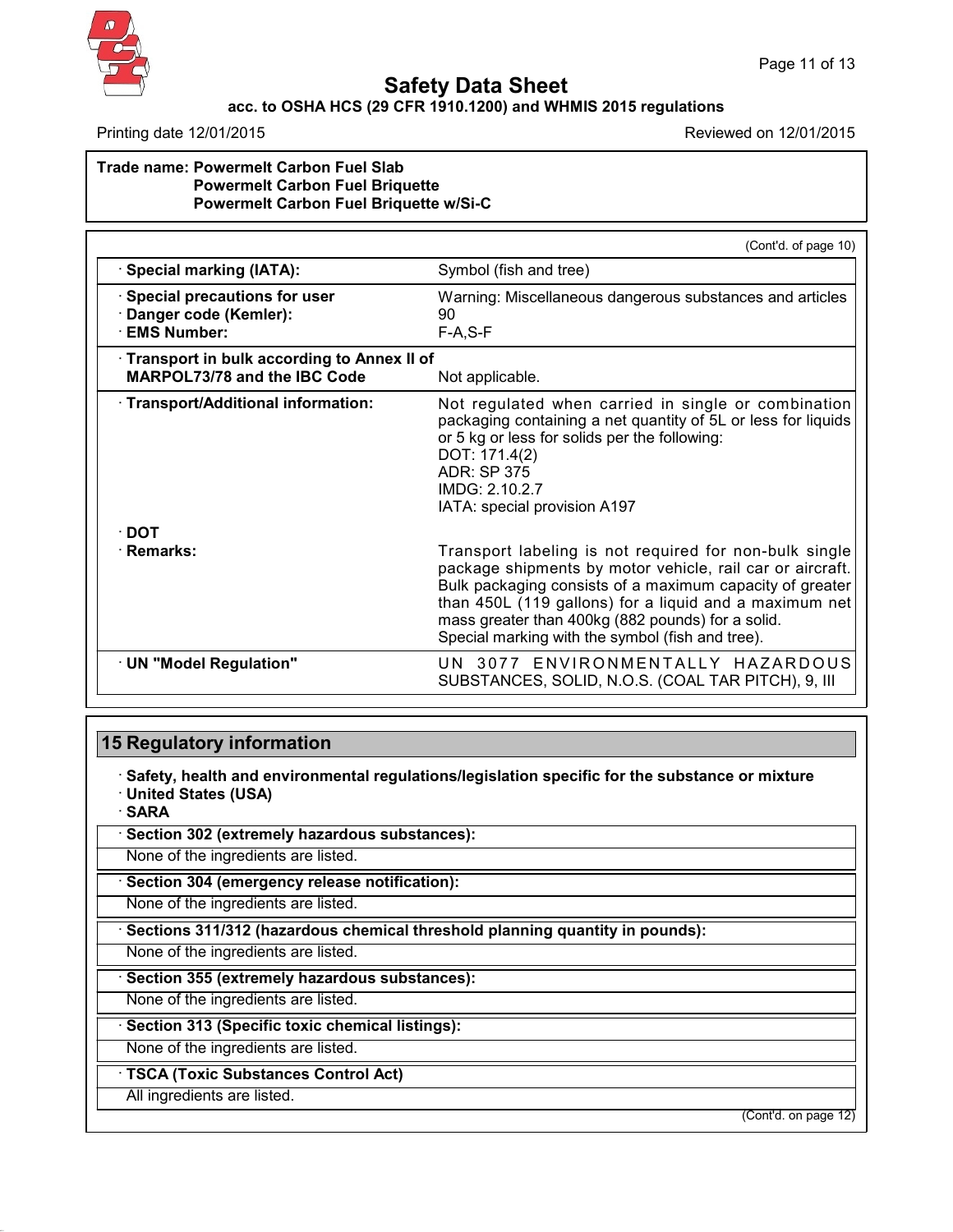

### **acc. to OSHA HCS (29 CFR 1910.1200) and WHMIS 2015 regulations**

Printing date 12/01/2015 Reviewed on 12/01/2015

| Trade name: Powermelt Carbon Fuel Slab<br><b>Powermelt Carbon Fuel Briquette</b><br><b>Powermelt Carbon Fuel Briquette w/Si-C</b> |
|-----------------------------------------------------------------------------------------------------------------------------------|
| · Proposition 65 (California)                                                                                                     |
| Chemicals known to cause cancer:                                                                                                  |
| 14808-60-7   quartz                                                                                                               |

· **Chemicals known to cause reproductive toxicity for females:**

None of the ingredients are listed.

· **Chemicals known to cause reproductive toxicity for males:**

None of the ingredients are listed.

· **Chemicals known to cause developmental toxicity:**

None of the ingredients are listed.

· **Carcinogenic categories**

· **EPA (Environmental Protection Agency):**

None of the ingredients are listed.

· **IARC (International Agency for Research on Cancer):**

14808-60-7 quartz 1

65996-93-2 Pitch, coal tar, high-temp. 1

· **NIOSH-Ca (National Institute for Occupational Safety and Health):**

14808-60-7 quartz

65996-93-2 Pitch, coal tar, high-temp.

· **Canada** · **Canadian substance listings**

· **Canadian Domestic Substances List (DSL):**

All ingredients are listed.

· **Canadian Ingredient Disclosure list (limit 0.1%):**

65996-93-2 Pitch, coal tar, high-temp.

· **Canadian Ingredient Disclosure list (limit 1%):**

14808-60-7 quartz

## **16 Other information**

42.0.1

This information is based on our present knowledge. However, this shall not constitute a guarantee for any specific product features and shall not establish a legally valid contractual relationship.

#### · **Date of preparation / last revision** 12/01/2015 / -

#### · **Abbreviations and acronyms:**

ADR: Accord européen sur le transport des marchandises dangereuses par Route (European Agreement concerning the International Carriage of Dangerous Goods by Road) IMDG: International Maritime Code for Dangerous Goods DOT: US Department of Transportation IATA: International Air Transport Association EINECS: European Inventory of Existing Commercial Chemical Substances ELINCS: European List of Notified Chemical Substances CAS: Chemical Abstracts Service (division of the American Chemical Society) LC50: Lethal concentration, 50 percent

(Cont'd. on page 13)

(Cont'd. of page 11)